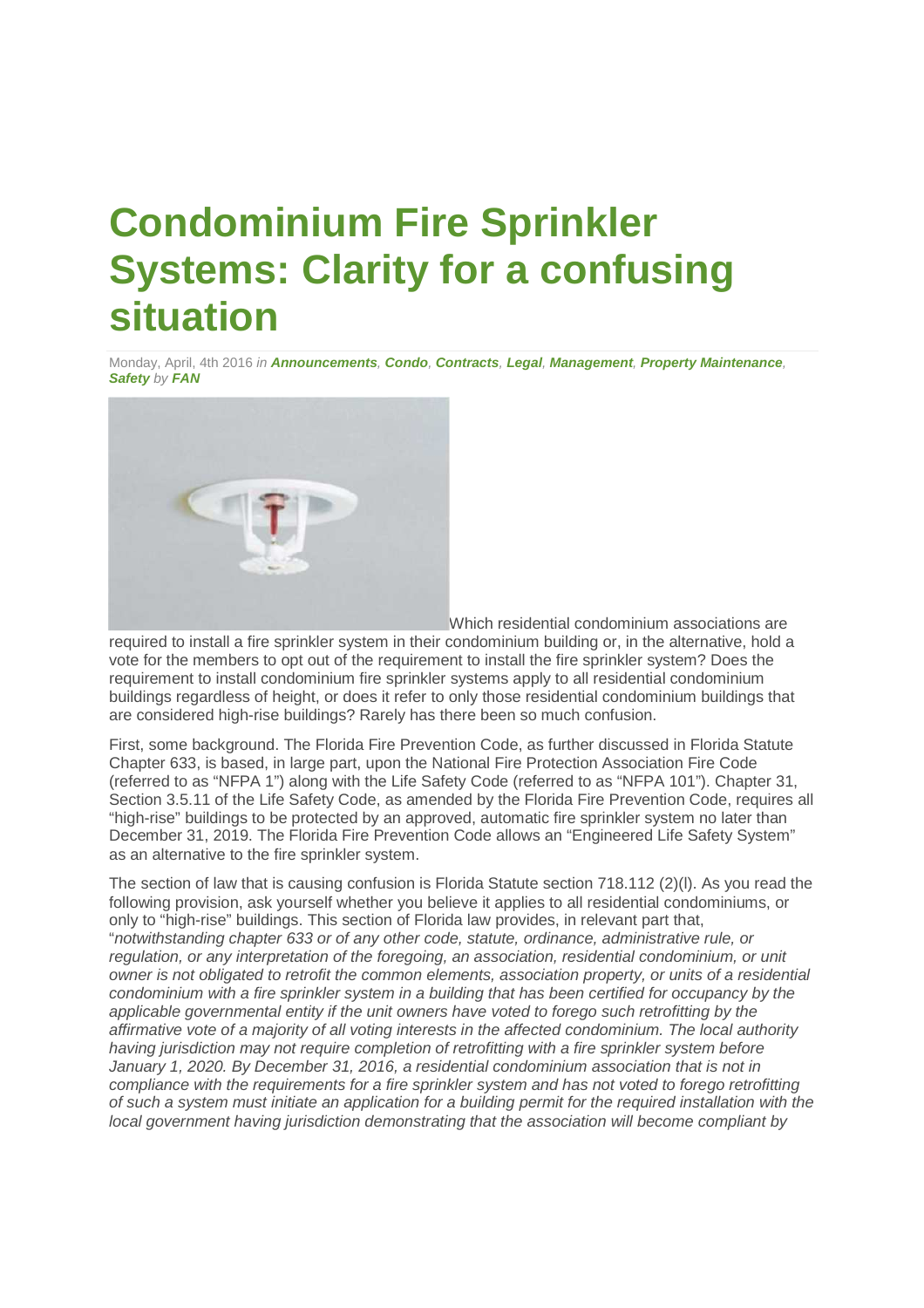*December 31, 2019."*Sadly, and candidly quite obvious given the number of reader emails I received on the subject, this section of the Condominium Act does not provide the necessary clarity to answer this question: Must every residential condominium either install fire sprinkler systems or hold a vote of the owners to opt out, or do the fire sprinkler requirements only apply to condominium associations whose residential condominium building(s) are considered "high-rise" buildings?

Simply put, while this section of the Condominium Act does not provide that it specifically applies only to "high-rise" buildings, the actual requirements, as set out in the Life Safety Code, more specifically the NFPA 101 Chapter 31, Section 3.5.11, only requires the installation of the fire sprinkler system in what is referred to as "high-rise" buildings. The NFPA 101 defines the term "highrise building" as any building where the floor of an occupiable story is greater than 75 feet above the lowest level of fire department vehicle access. In other words, without directly saying so, it appears that Florida Statutes section 718.112 (2)(l) was designed to function in parity with the relevant provision(s) of the Florida Fire Prevention Code. When section 718.112(2)(l) is read together with Chapter 31, Section 3.5.11 of the Life Safety Code, it is pretty obvious that the fire sprinkler system requirements and the condominium association opt-out procedures only apply to "high-rise" buildings.

Adding to the confusion is that earlier versions of section 718 112 (2)(l) provided, "[f]or purposes of this subsection, the term 'high-rise building' means a building that is "greater than 75 feet in height where the building height is measured from the lowest level of fire department access to the floor of the highest occupiable story." Later, this text was amended out of the statute.

So, what is the bottom line? Does a condominium association whose buildings are not considered "high-rise" buildings have to install fire sprinkler systems or opt out by taking the necessary vote prior to December 31, 2016? While it seems clear that the fire sprinkler provisions do not apply to non - "high-rise" buildings, any unqualified person's opinion may or may not be a correct opinion when later judicially challenged. Sometimes even the clearest points of law become all muddled up in the courtroom. Imagine a situation where a non-"high-rise" building experiences a catastrophic fire, and great harm is caused to both person and property. It would not be at all surprising for any resulting lawsuit brought by the injured's attorney to include a claim for breach of fiduciary duty against the association and its board members for failure to install the fire sprinkler system or to have taken the requisite vote of the owners to opt out of the installation requirement. With that in mind, there is only one way to gain the clarity needed.

*NON- "HIGH RISE" CONDOMINIUMS:* In order to have certainty as to whether your non-"high-rise" condominium is required to install a fire sprinkler system or take the vote to opt out, an opinion of a qualified professional is needed. In this instance, it would be miraculously wonderful if the State Fire Marshall would issue a public statement. Absent that, an association should make inquiry to the Bureau of Fire Prevention, Division of State Fire Marshall, or their local Fire Marshall. Your association's attorney should be able to assist in facilitating this communication for you.

*"HIGH RISE" CONDOMINIUMS:* By December 31, 2016, the "high-rise" condominium that is not in compliance with the requirements for a fire sprinkler system and that has not voted to forego retrofitting of such a system must initiate an application for a building permit for the required installation with the local government having jurisdiction demonstrating that the association will become compliant by December 31, 2019. The automatic sprinkler system is not required if the members voted to opt-out. It is also not required when every dwelling unit has exterior exit access which can include balconies, porches, and rooftop decks under certain circumstances. In addition, the automatic sprinkler system is not required in buildings having an approved engineered life safety system designed by a professional engineer that specializes in fire and life safety design. If a board believes their condominium is exempt for the forgoing reasons, then it should consult with a qualified fire safety engineer, State Fire Marshall or other qualified individual to render such opinion.